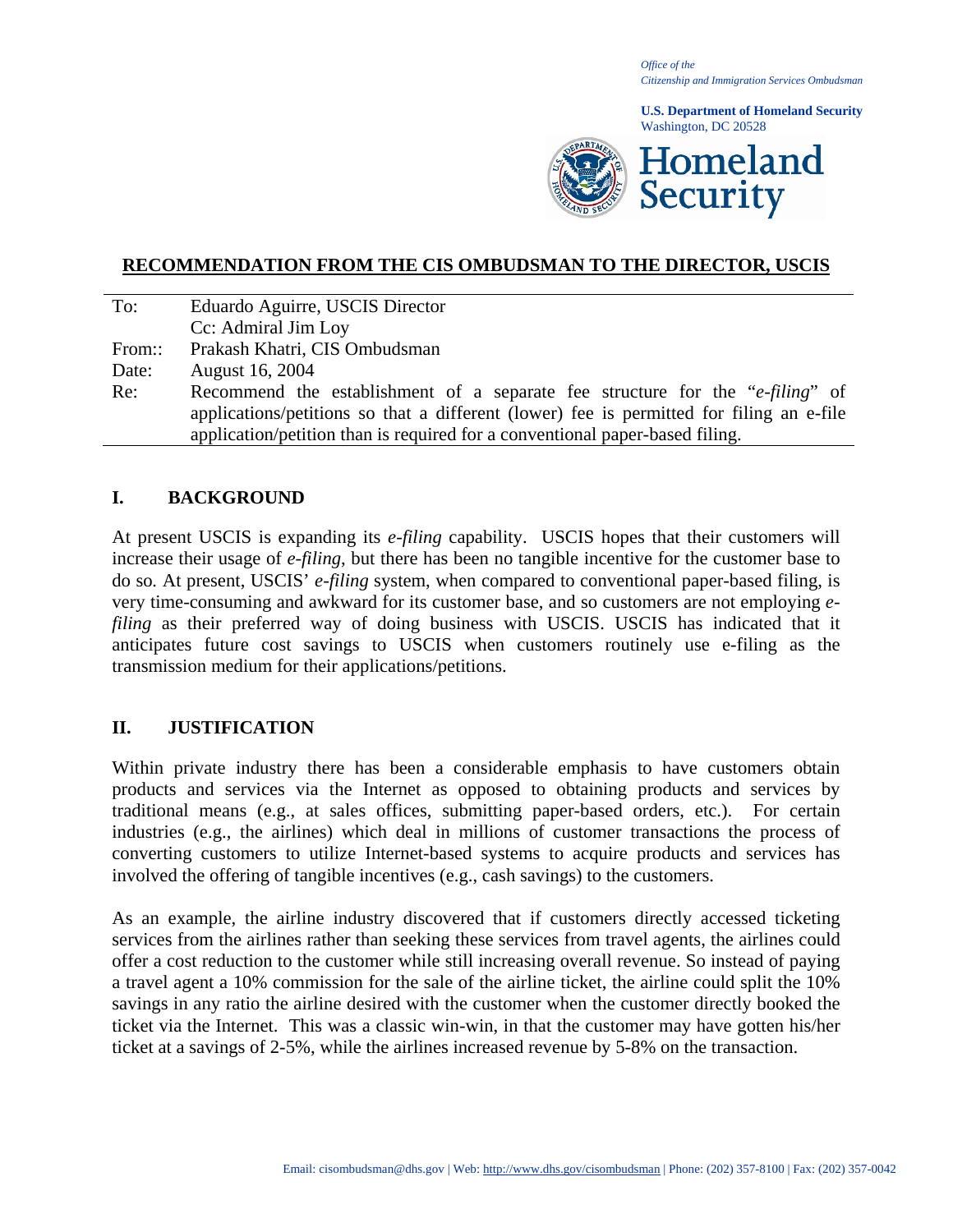USCIS is in a comparable situation. USCIS believes *e-filing* will result in future reduced operating costs and also offer the potential for automated (artificial intelligence) processing of selected petitions/applications. However, the customer base has not embraced *e-filing* to the extent USCIS would like for maximum profitability and efficiency. If USCIS could provide a tangible (i.e., financial) incentive for customers to attempt an *e-filing*, the customer base would have a significant reason to employ this innovative way to file applications/petitions. Additionally, if indeed there are reduced costs to the government by virtue of *e-filing* by customers, then the government, pursuant to the cite below, is statutorily required to re-evaluate the fee charges to its customers based on its reduced efforts to process the action(s).

31 U.S.C., Section 9701. Fees and charges for Government services and things of value

(a) It is the sense of Congress that each service or thing of value provided by an agency (except a mixed-ownership Government corporation) to a person (except a person on official business of the United States Government) is to be self-sustaining to the extent possible.

 (b) The head of each agency (except a mixed-ownership Government corporation) may prescribe regulations establishing the charge for a service or thing of value provided by the agency. Regulations prescribed by the heads of executive agencies are subject to policies prescribed by the President and shall be as uniform as practicable. Each charge shall be -

(1) fair; and

(2) based on -

(A) the costs to the Government;

(B) the value of the service or thing to the recipient;

(C) public policy or interest served; and

(D) other relevant facts.

(c) This section does not affect a law of the United States -

 (1) prohibiting the determination and collection of charges and the disposition of those charges; and

 (2) prescribing bases for determining charges, but a charge may be redetermined under this section consistent with the prescribed bases.

### **III. BENEFITS**

#### *A. Customer Service:*

 Customers would save money. Additionally, customers would be guaranteed access to the most current information regarding the requirements for their filings, as this information is routinely updated on the Internet, as opposed to relying on information preprinted on forms, especially when the information on many of the forms is not current to USCIS rules and regulations.